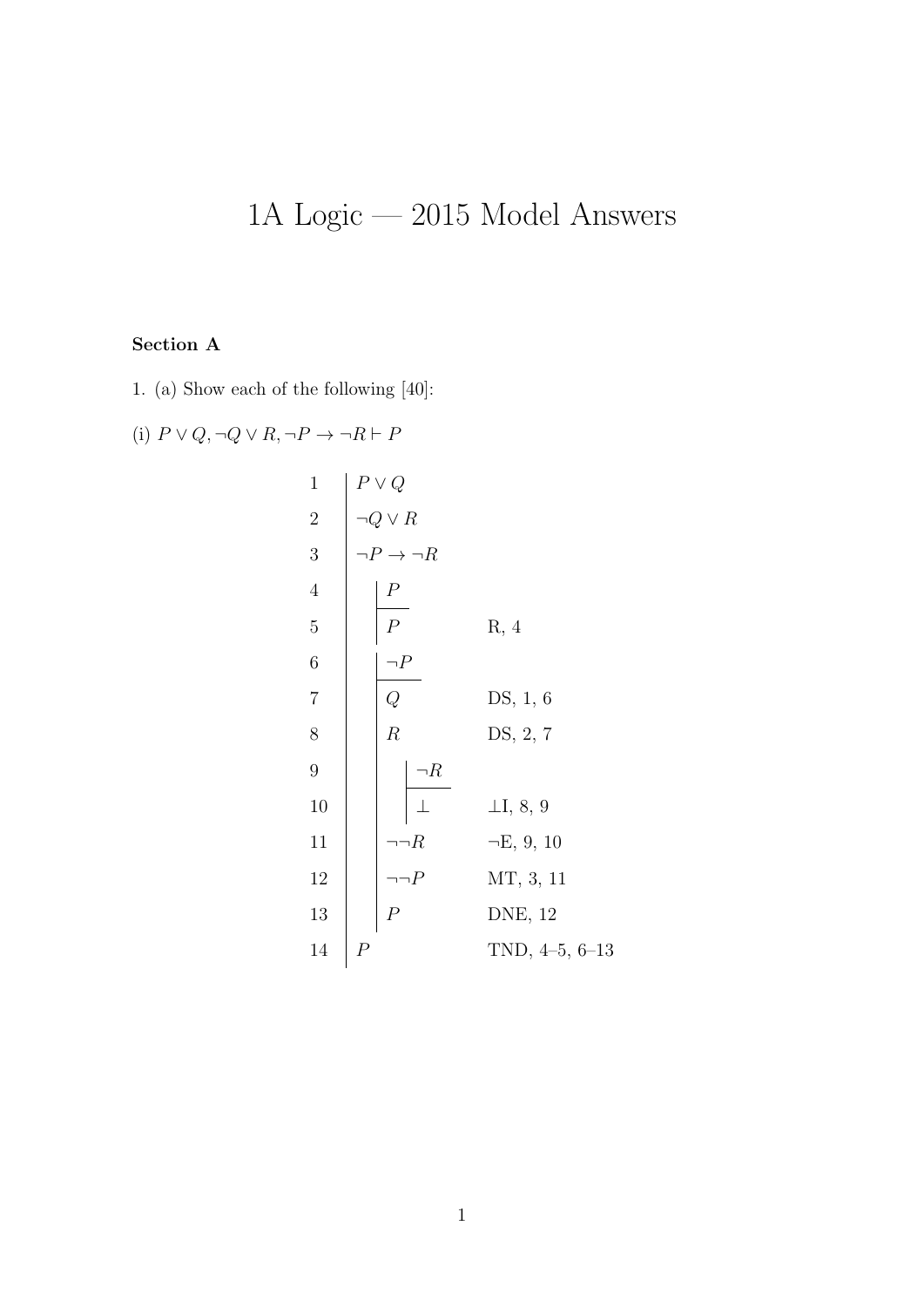(ii) 
$$
A \leftrightarrow \neg B \vdash (B \land \neg A) \lor (A \land \neg B)
$$

| $\mathbf{1}$   | $A \leftrightarrow \neg B$                 |                            |
|----------------|--------------------------------------------|----------------------------|
| $\sqrt{2}$     | $\boldsymbol{A}$                           |                            |
| 3              | $\neg B$                                   | $\leftrightarrow E$ , 1, 2 |
| $\overline{4}$ | $A \wedge \neg B$                          | $\wedge I$ , 2, 3          |
| $\bf 5$        | $(B \wedge \neg A) \vee (A \wedge \neg B)$ | $\forall I, 4$             |
| $\,$ 6 $\,$    | $\neg A$                                   |                            |
| $\overline{7}$ | $\neg B$                                   |                            |
| $8\,$          | $\boxed{A}$                                | $\leftrightarrow E$ , 1, 7 |
| $\overline{9}$ |                                            | $\perp$ I, 6, 8            |
| 10             | $\neg\neg B$                               | $\neg I, 7-9$              |
| 11             | $\boldsymbol{B}$                           | DNE, 10                    |
| 12             | $B \wedge \neg A$                          | $\wedge I, 6, 11$          |
| 13             | $(B \wedge \neg A) \vee (A \wedge \neg B)$ | VI, 12                     |
| 14             | $(B \wedge \neg A) \vee (A \wedge \neg B)$ | TND, $2-5, 6-13$           |
|                |                                            |                            |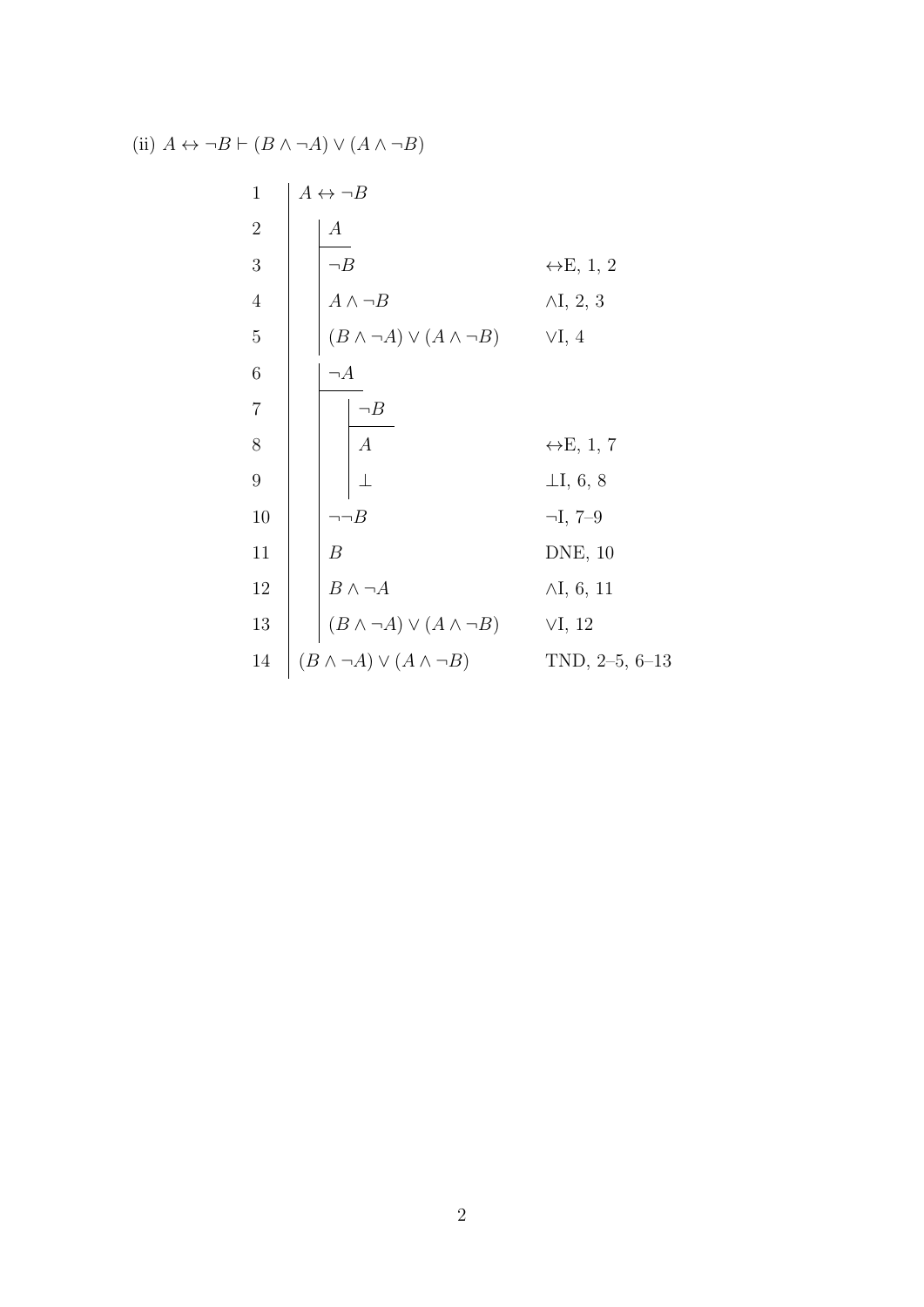(iii) 
$$
(A \land B) \rightarrow \neg C, B \leftrightarrow C, (C \land A) \lor (\neg C \land \neg A) \vdash \neg A
$$

 (C ∧ A) ∨ (¬C ∧ ¬A) B ↔ C (A ∧ B) → ¬C C ∧ A C ∧E, 4 B ↔E, 2, 5 A ∧E, 4 A ∧ B ∧I, 6, 7 ¬C →E, 3, 8 ⊥ ⊥I, 5, 9 ¬(C ∧ A) ¬I, 4–10 (¬C ∧ ¬A) DS, 1, 11 ¬A ∧E, 12

$$
(iv) \vdash (P \leftrightarrow Q) \rightarrow (\neg P \leftrightarrow \neg Q)
$$

 P ↔ Q ¬P Q P ↔E, 1, 3 ⊥ ⊥I, 2, 4 ¬Q ¬I, 3–5 ¬Q P Q ↔E, 1, 8 ⊥ ⊥I, 7, 9 ¬P ¬I, 8–10 ¬P ↔ ¬Q ↔I, 2–6, 7–11 (P ↔ Q) → (¬P ↔ ¬Q) →I, 1–12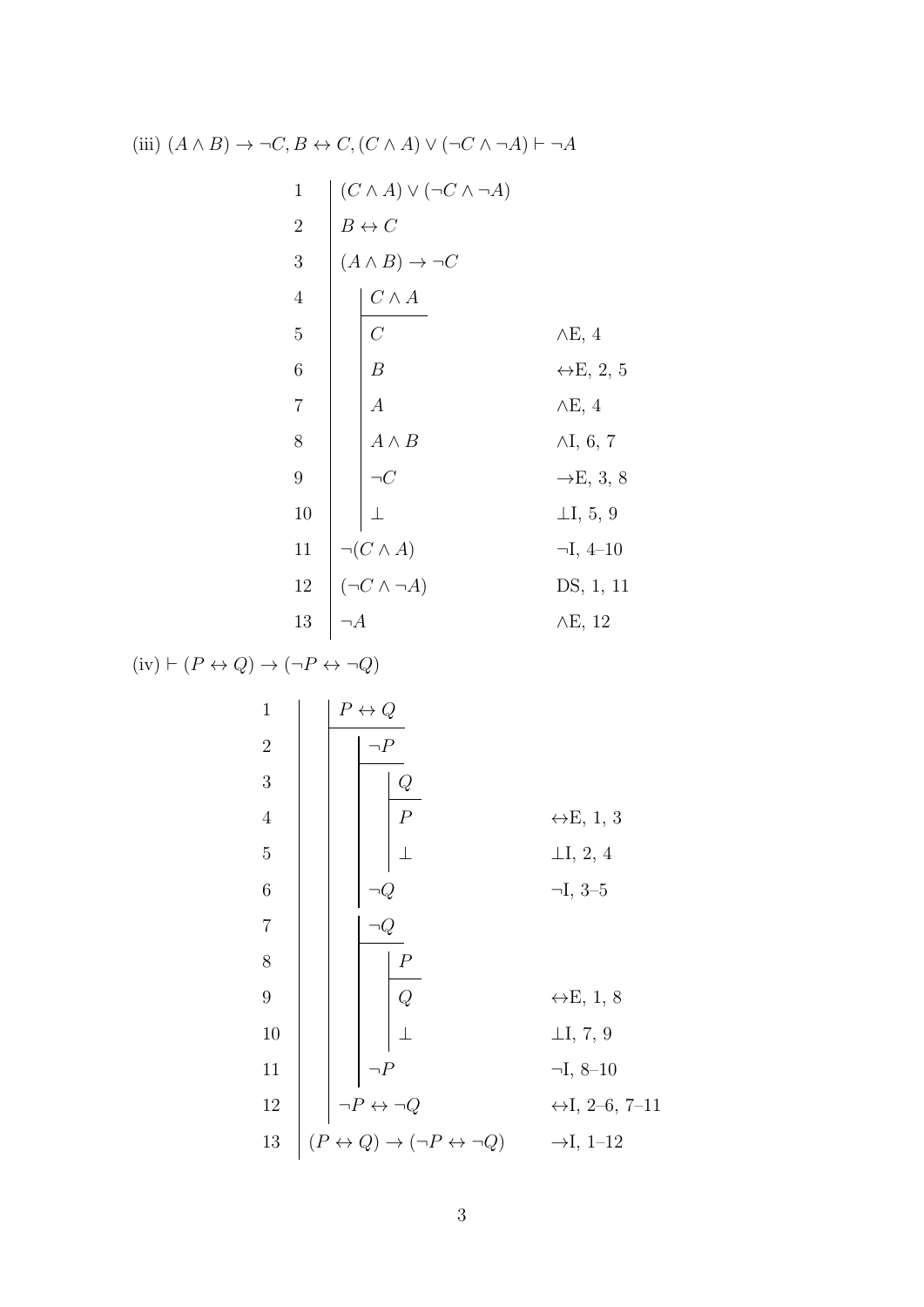1  
\n2  
\n3  
\n4  
\n4  
\n5  
\n6  
\n6  
\n8  
\n9  
\n10  
\n11  
\n12  
\n13  
\n14  
\n15  
\n16  
\n17  
\n18  
\n10  
\n11  
\n12  
\n13  
\n14  
\n15  
\n16  
\n
$$
(P \land Q) \lor (P \land \neg Q) \lor (Q \land \neg P)
$$
  
\n17  
\n18  
\n10  
\n11  
\n12  
\n $(P \land Q) \lor (P \land \neg Q) \lor (Q \land \neg P)$   
\n13  
\n14  
\n $(P \land Q) \lor (P \land \neg Q) \lor (Q \land \neg P)$   
\n15  
\n16  
\n $(P \land Q) \lor (P \land \neg Q) \lor (Q \land \neg P)$   
\n17  
\n18  
\n $(P \land Q) \lor (P \land \neg Q) \lor (Q \land \neg P)$   
\n19  
\n $(P \land Q) \lor (P \land \neg Q) \lor (Q \land \neg P)$   
\n10  
\n $(P \land Q) \lor (P \land \neg Q) \lor (Q \land \neg P)$   
\n11  
\n12  
\n $(P \land Q) \lor (P \land \neg Q) \lor (Q \land \neg P)$   
\n13  
\n $(P \land Q) \lor (P \land \neg Q) \lor (Q \land \neg P)$   
\n14  
\n $(P \land Q) \lor (P \land \neg Q) \lor (Q \land \neg P)$   
\n15  
\n16  
\n $(P \land Q) \lor (P \land \neg Q) \lor (Q \land \neg P)$   
\n17  
\n18  
\n $((P \land Q) \lor (P \land \neg Q) \lor (Q \land \neg P)$   
\n18  
\n $((P \land Q) \lor (P \land \neg Q) \lor (Q \land \neg P)$   
\n19  
\n $((P \land Q) \lor (P \land \neg Q) \lor (Q \land \neg P)$   
\n10  
\n11  
\n12  
\n $(P \lor Q) \rightarrow (((P \land Q) \lor (P \land \neg Q) \lor (Q \land \neg P))$   
\n13  
\n14  
\n1

$$
(v) \vdash (P \lor Q) \to (((P \land Q) \lor (P \land \neg Q)) \lor (Q \land \neg P))
$$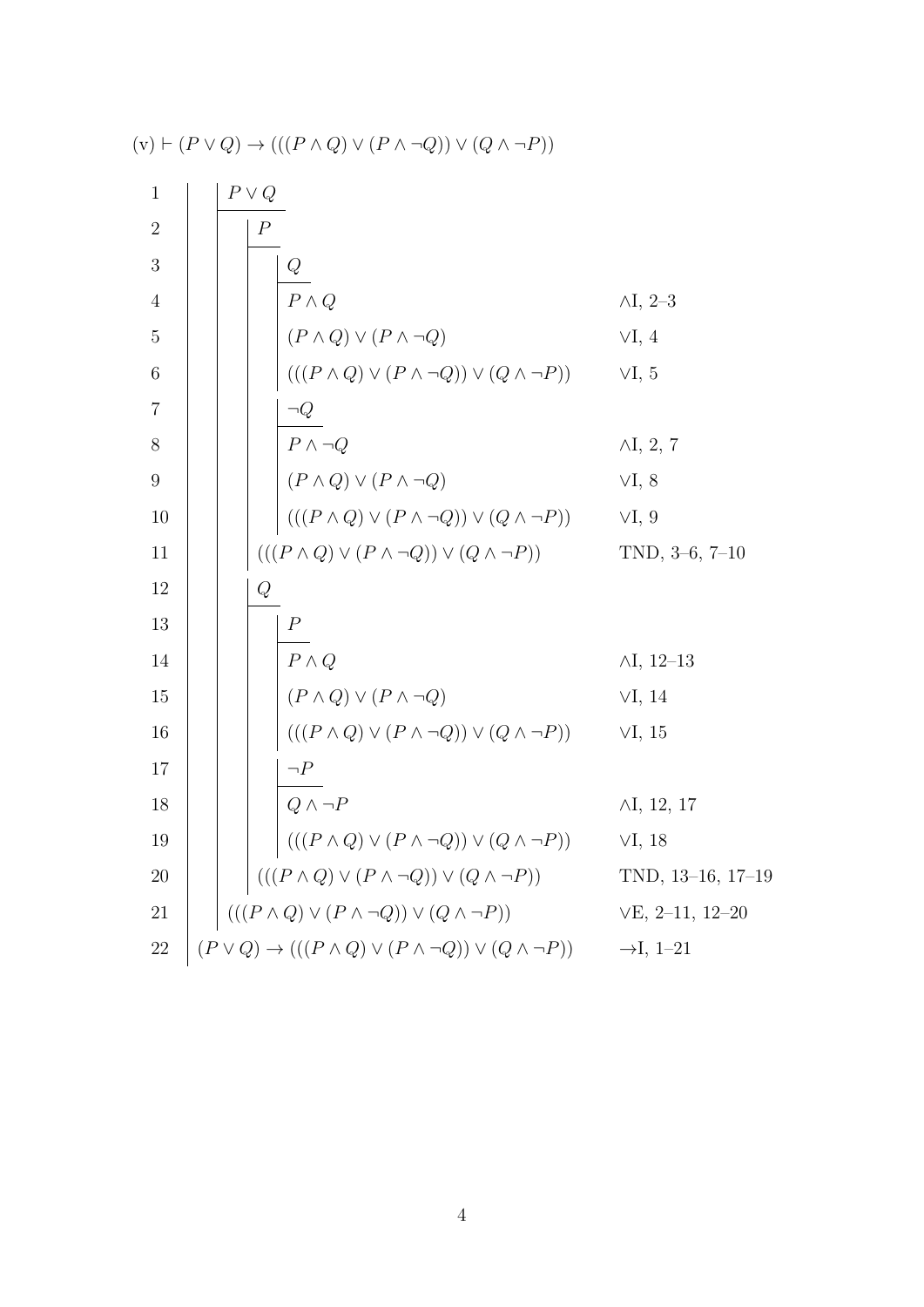(b) Show each of the following [60]:

(i) 
$$
\exists y (Ryy \leftrightarrow Ga) \vdash (\neg \forall x \neg Rxx) \lor \neg Ga
$$
  
\n1  $\begin{array}{c|c} 1 \\ \hline \exists y (Ryy \leftrightarrow Ga) \end{array}$   
\n2  $\begin{array}{c|c} 1 \\ \hline 1 \\ \hline 1 \\ \hline 1 \\ \hline 1 \\ \hline 1 \\ \hline 1 \\ \hline 1 \\ \hline 1 \\ \hline 2 \\ \hline 2 \\ \hline 3 \\ \hline 4 \\ \hline 1 \\ \hline 1 \\ \hline 2 \\ \hline 2 \\ \hline 3 \\ \hline 4 \\ \hline 1 \\ \hline 1 \\ \hline 2 \\ \hline 2 \\ \hline 3 \\ \hline 4 \\ \hline 1 \\ \hline 1 \\ \hline 2 \\ \hline 3 \\ \hline 3 \\ \hline 4 \\ \hline 1 \\ \hline 1 \\ \hline 2 \\ \hline 3 \\ \hline 3 \\ \hline 4 \\ \hline 5 \\ \hline 1 \\ \hline 2 \\ \hline 3 \\ \hline 4 \\ \hline 1 \\ \hline 2 \\ \hline 3 \\ \hline 1 \\ \hline 3 \\ \hline 4 \\ \hline 3 \\ \hline 5 \\ \hline 4 \\ \hline 7 \\ \hline 2 \\ \hline 3 \\ \hline 1 \\ \hline 4 \\ \hline 3 \\ \hline 4 \\ \hline 5 \\ \hline 7 \\ \hline 7 \\ \hline 1 \\ \hline 2 \\ \hline 1 \\ \hline 3 \\ \hline 4 \\ \hline 5 \\ \hline 7 \\ \hline 4 \\ \hline 7 \\ \hline 2 \\ \hline 2 \\ \hline 1 \\ \hline 2 \\ \hline 1 \\ \hline 2 \\ \hline 1 \\ \hline 2 \\ \hline 1 \\ \hline 2 \\ \hline 1 \\ \hline 2 \\ \hline 1 \\ \hline 2 \\ \hline 1 \\ \hline 2 \\ \hline 1 \\ \hline 2 \\ \hline 1 \\ \hline 2 \\ \hline 1 \\ \hline 2 \\ \hline 1 \\ \hline 2 \\ \hline 1 \\ \hline 2 \\ \hline 1 \\ \hline 2 \\ \hline 1 \\ \hline 2 \\ \hline 1 \\ \hline 2 \\ \hline 1 \\ \hline 2 \\ \hline 1 \\ \hline 2 \\ \hline 1 \\ \hline 2 \\ \hline 1 \\ \hline 2 \\ \hline 1 \\ \hline 2 \\ \hline 2 \\ \h$ 

(ii) 
$$
\vdash \forall x((\neg Fx \land Fx) \leftrightarrow (Gx \land \neg Gx))
$$

 ¬F a ∧ F a F a ∧E, 1 ¬F a ∧E, 1 ⊥ ⊥I, 1–3 Ga ∧ ¬Ga ⊥E, 4 Ga ∧ ¬Ga Ga ∧E, 6 ¬Ga ∧E, 6 ⊥ ⊥I, 6–8 ¬F a ∧ F a ⊥E, 9 (¬F a ∧ F a) ↔ (Ga ∧ ¬Ga) ↔I, 1–5, 6–10 ∀x((¬F x ∧ F x) ↔ (Gx ∧ ¬Gx)) ∀I, 11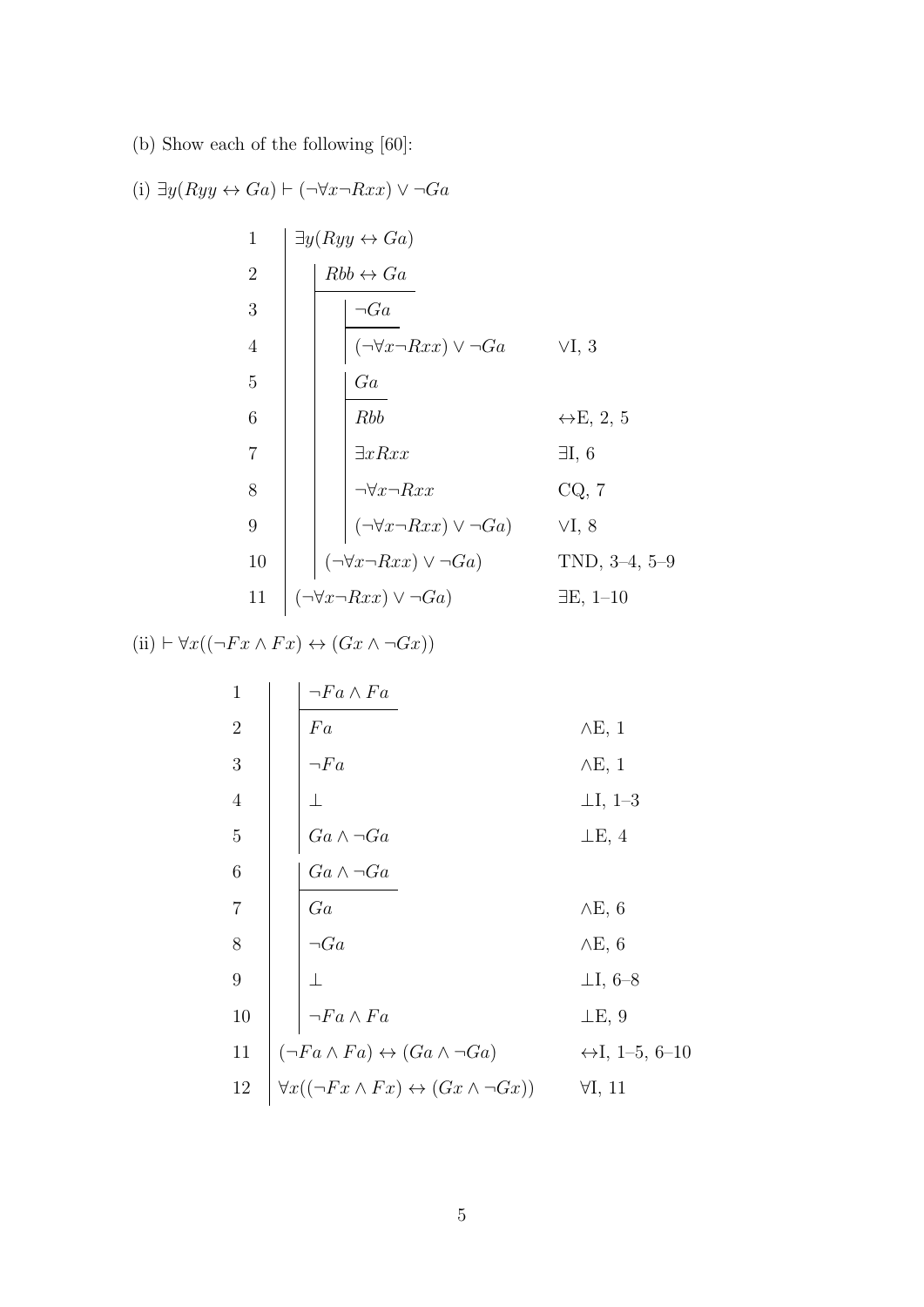1  
\n
$$
\begin{array}{c|c}\n1 & \exists x (Fx \land \forall y (Fy \rightarrow y = x)) \\
2 & Fa \\
& \text{Fb} \\
f b\n\end{array}
$$
\nA  
\n5  
\n6  
\n7  
\n8  
\n10  
\n
$$
\begin{array}{c|c}\nFb \land \forall y (Fy \rightarrow y = b) \\
Fa \rightarrow a = b \\
& \text{Fa} \rightarrow a = b \\
& \text{Fb} \\
a = b\n\end{array}
$$
\nB  
\n7  
\n8  
\n
$$
\begin{array}{c|c}\n\forall y (Fy \rightarrow y = a) \\
\forall y (Fy \rightarrow y = a) \\
& \text{Fb} \rightarrow b = a \\
& \text{Fb} \\
a = a\n\end{array}
$$
\nC  
\n9  
\n10  
\n
$$
\begin{array}{c|c}\nFb \rightarrow b = a \\
\downarrow Fb \\
a = a\n\end{array}
$$
\nD  
\n11  
\n12  
\n
$$
\begin{array}{c|c}\nFb \\
b = a \\
a = b\n\end{array}
$$
\nD  
\n13  
\n
$$
\begin{array}{c|c}\nFb \\
a = b \\
a = b\n\end{array}
$$
\nD  
\n14  
\n
$$
\begin{array}{c|c}\nFb \rightarrow a = b \\
a = b\n\end{array}
$$
\nD  
\n15  
\n
$$
\begin{array}{c|c}\nFb \rightarrow a = b \\
\hline\nFb \rightarrow a = b\n\end{array}
$$
\nD  
\n11  
\n
$$
\begin{array}{c|c}\nFb \rightarrow a = b \\
\hline\nF, 12-13 \\
\hline\nF, 11-14\n\end{array}
$$
\nE, 12-13

(iii)  $\exists x (Fx \land \forall y (Fy \to y = x)), Fa \vdash Fb \to a = b$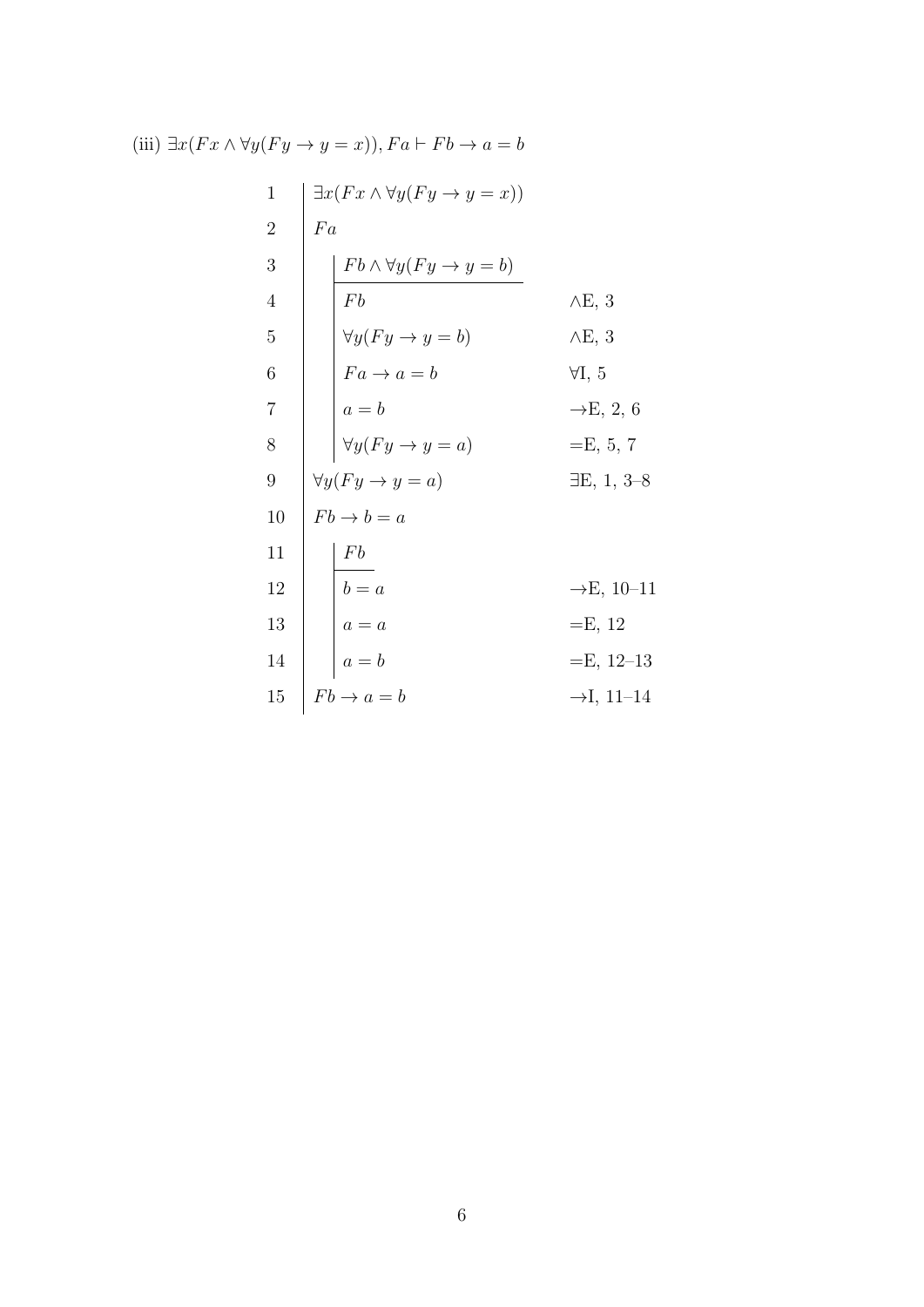| $\mathbf{1}$   | $\exists Gx$                                                                                                  |                                   |
|----------------|---------------------------------------------------------------------------------------------------------------|-----------------------------------|
| $\overline{2}$ | $\exists (Fx \land \forall y (Fy \to y = x))$                                                                 |                                   |
| $\sqrt{3}$     | $\forall y (Gy \rightarrow Fy)$                                                                               |                                   |
| $\overline{4}$ | Ga                                                                                                            |                                   |
| $\overline{5}$ | $Ga \rightarrow Fa$                                                                                           | $\forall E, 3$                    |
| 6              | Fa                                                                                                            |                                   |
| $\overline{7}$ |                                                                                                               |                                   |
| 8              | $\frac{Fb \wedge \forall y (Fy \to y = b)}{Fb}$<br>Fb                                                         | $\wedge$ E, 7                     |
| 9              |                                                                                                               | $\wedge$ E, 7                     |
| 10             | $\forall y (Fy \rightarrow y = b)$<br>$Fa \rightarrow a = b$<br>$a = b$<br>$\forall y (Fy \rightarrow y = a)$ | $\forall E, 9$                    |
| 11             |                                                                                                               | $\rightarrow$ E, 6, 10            |
| 12             |                                                                                                               | $=E, 9, 11$                       |
| 13             | $\forall y (Fy \rightarrow y = a)$                                                                            | $\exists E, 2, 7-12$              |
| 14             | $Fb \rightarrow b = a$                                                                                        | $\forall E, 13$                   |
| 15             | Gb                                                                                                            |                                   |
| 16             | $Gb \rightarrow Fb$                                                                                           | $\forall E, 3$                    |
| 17             | Fb                                                                                                            | $\rightarrow$ E, 15–16            |
| 18             | $b = a$                                                                                                       | $\rightarrow E$ , 14, 17          |
| 19             | $b = a$                                                                                                       |                                   |
| 20             | Gb                                                                                                            | $=E, 4, 19$                       |
| 21             | $Gb \leftrightarrow a = b$                                                                                    | $\leftrightarrow$ I, 15–18, 19–20 |
| 22             |                                                                                                               | $\forall I, 21$                   |
| $23\,$         | $\forall y (Gy \leftrightarrow a = y)$<br>$\exists x \forall y (Gy \leftrightarrow x = y)$                    | $\exists I, 22$                   |
| 24             | $\exists x \forall y (Gy \leftrightarrow x = y)$                                                              | $\exists E, 1, 4-23$              |
|                |                                                                                                               |                                   |

(iv)  $\exists xGx, \exists x(Fx \land \forall y(Fy \to y = x)), \forall y(Gy \to Fy) \vdash \exists x \forall y(Gy \leftrightarrow x = y)$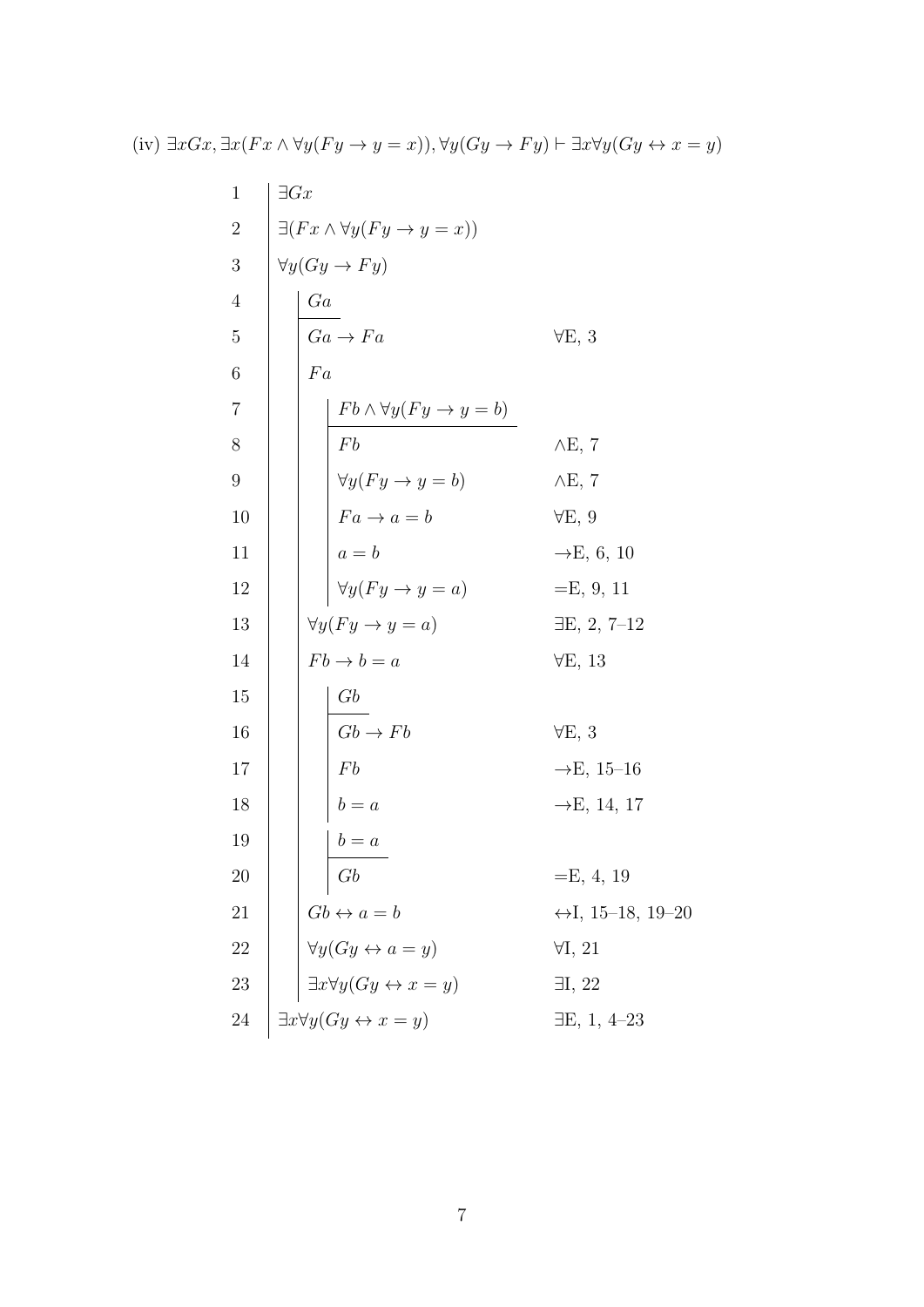2. Answer all Parts of this question.

(a) Using the following symbolisation key: [60]

Domain: all living creatures Bx: x is a bulldog  $Hx: x$  is a human  $Sx: x$  skateboards Axy: x admires  $y$ Bxy: x is better at skateboarding than  $y$ i: Tillman r: Rodney

Symbolise the following English sentences as best you can in FOL, commenting on any difficulties or limitations you encounter:

(i) Rodney is a human and Tillman is a bulldog, and both can skateboard.

 $(Hr \wedge Bi) \wedge (Sr \wedge Si)$ 

(ii) Everybody admires Tillman, because he is a bulldog who can skateboard.

 $\forall x((Si \wedge Bi) \wedge Axi)$ 

Comment: In the language of FOL, we have no means to capture the 'because' of the original sentence, because all of our connectives are truth–functional.

(iii) Tillman is the skateboarding bulldog.

 $\forall x ((Sx \land Bx) \leftrightarrow x = i)$ 

(iv) There are skateboarding bulldogs besides Tillman.

$$
\exists x \exists y ((Sx \land Bx) \land (Sy \land By)) \land ((\neg x = y \land \neg x = i) \land \neg y = i)
$$

Comment: More naturally read as 'there is more than one skateboarding bulldog that is not Tillman', but could be read as 'there is more than one skateboarding bulldog adjacent to Tillman', and we haven't been given a relation–symbol for the adjacency relation.

(v) Some human and some bulldog skateboard exactly as well as each other.

$$
\exists x \exists y (Hx \land By) \land \neg(Bxy \lor Byx)
$$

Comment: It is unclear whether the English should be taken to imply that the equally skilled human and dog can skateboard at all. Here I've taken that to not be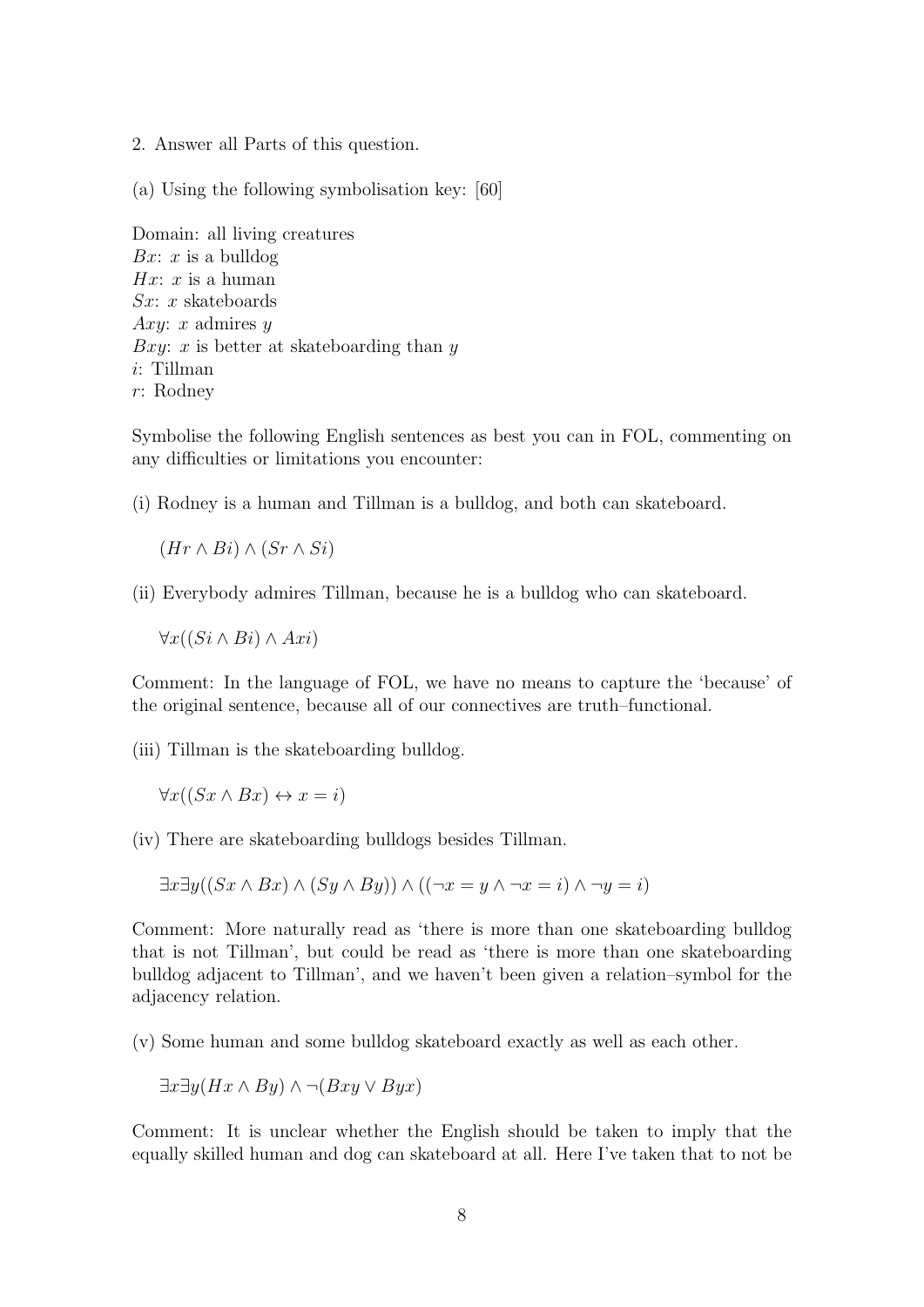so, and that the English would be satisfied by any human and dog neither of whom can skateboard at all.

(vi) Tillman is better at skateboarding than some humans, but he is not better than Rodney.

$$
\exists x \exists y (\neg x = y \land (Hx \land Hy)) \land ((Bix \land Biy) \land \neg Bir)
$$

(vii) When it comes to skateboarding, Tillman is the best bulldog.  $\forall x((Bx \land \neg x = i) \rightarrow Bix)$ 

Comment: Unlike in the English sentence, in FOL we require a clause to express that Tillman is not better at skateboarding than himself, given that nothing in the language rules out 'Bii', the English counterpart of which borders on nonsense.

(viii) No bulldog skateboards better than Tillman does.

 $\neg \exists x (Bx \wedge Bxi)$ 

(ix) Tillman admires all skateboarding bulldogs, whether or not they are better at skateboarding than him.

 $\forall x((Bx \land Sx) \rightarrow Aix)$ 

Comment: Any clause in FOL we might add to the effect of 'whether or not they are better at skateboarding' would not have the intended sense; the clause would be a tautology  $(Bxi \vee \neg Bxi)$ , rather than convey the suggestion of Tillman's good character, as the English does.

(x) Two humans who skateboard are better than Rodney at it.

$$
\exists x \exists y (((Hx \wedge Hy) \wedge ((\neg x = y \wedge \neg x = r) \wedge \neg y = r)) \wedge (Bxr \wedge Byr))
$$

Comment: The English sentence is ambiguous between 'at least two' and 'exactly two', and correspondingly one might formalise (x) either way.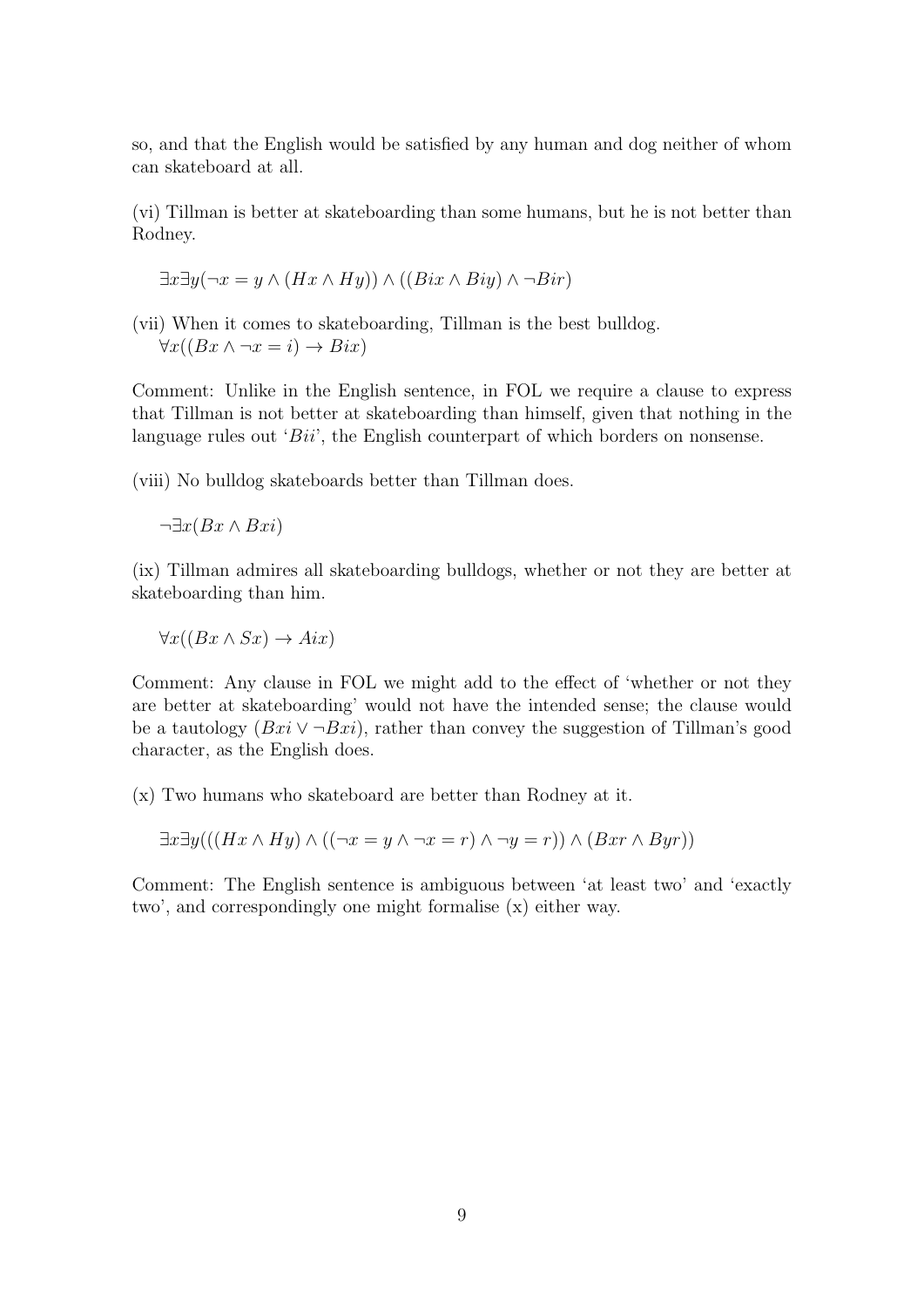(b) Show that each of the following claims is true: [30]

(i)  $\forall x (Fx \leftrightarrow \exists y (\neg x = y \land Gy \land Rxy)), Fa, Fb, \neg a = b \not\models \exists x \exists y \exists z (\neg x = y \land \neg x = b)$  $z \wedge \neg y = z$ Domain:  $D = \{1, 2\}$  $|F| = D$  $|G| = D$  $|Rxy| = D^2$  $|a|=1$  $|b| = 2$ 

In this interpretation, all the sentences to the left of the turnstile are true (since everything is  $F$  and bears  $R$  to some distinct  $G$  in the domain), but the sentence to the right is false, since the domain only has two elements.

(ii) 
$$
\exists x \exists y \exists z (\neg x = y \land \neg y = z \land \neg x = z \land (Rxy \leftrightarrow Ryx) \land (Rxy \leftrightarrow Rxz)) \not\vdash \forall x \forall y (Rxy \rightarrow Ryx)
$$

 $D = \{1, 2, 3\}$  $|R| = \{(1, 2), (2, 1), (1, 3)\}\$ 

In this interpretation, the sentence to the left of the turnstile is true, since there are three distinct elements in the domain and letting  $x = 1$ ,  $y = 2$ , and  $z = 1$ ,  $Rxy$ ,  $Ryx$ , and  $Rxz$  all have the same truth value. However, 1 bears R to 3, but not vice–versa, and hence the sentence to the right of the turnstile is false.

(iii)  $\forall x(x = a \lor x = b \lor x = c)$ ,  $\forall x((x = a \lor x = b) \leftrightarrow Fx)$ ,  $\forall x, ((x = b \lor x = c) \leftrightarrow$  $Gx$ ),  $Rab$ ,  $\neg Rba \not\models \exists x \exists y, \exists z (\neg x = y \land \neg x = z \land \neg y = z)$ 

 $D = \{0, 1\}$  $|F| = \{0\}$  $|G| = D$  $|R| = \{(0,1)\}\$  $|a| = |b| = 0$  $|c| = 1$ 

In this interpretation, everything is  $a, b,$  or c. Everything is  $a$  or  $b$  iff it is  $F$ , and everything is b or c, and  $G$ . Rab and Rba, hence all the sentences to the left of the turnstile are true, and the sentence to the right is false, since the domain contains only two elements.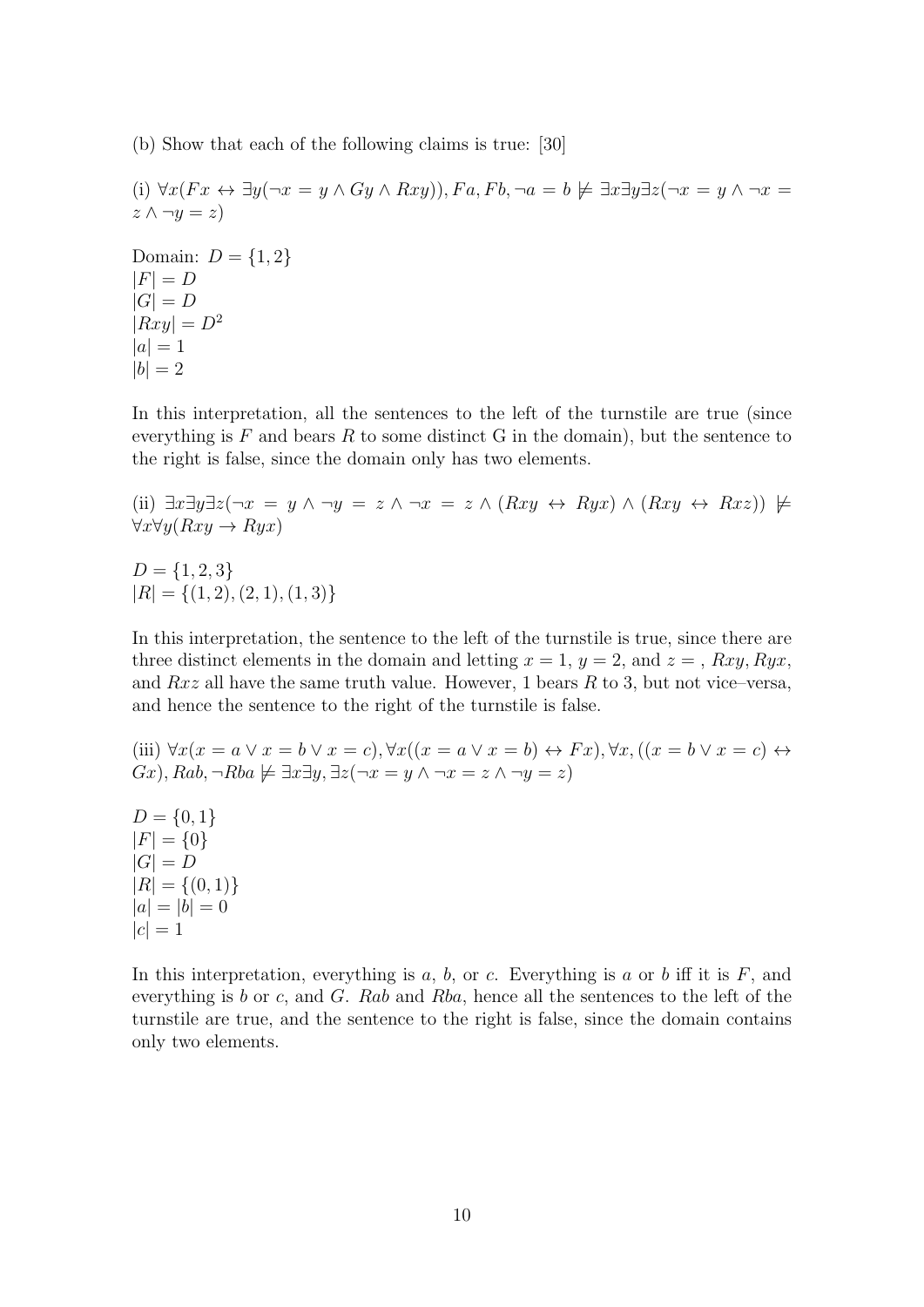(iv) 
$$
\exists x \neg \exists y Ryx, \forall x \exists y Rxy, \forall x \forall y \forall z ((Rxy \land Ryz) \rightarrow Rxz) \not\models \exists x \forall y \forall z ((Rxy \land Rxz \rightarrow y = z)
$$

 $D = N$  (the natural numbers)  $|Rxy| = \{(x, y) : x < y\}$ 

In this interpretation, all of the sentences to the left of the turnstile are true: 0 is least in the natural numbers (i.e. nothing is smaller than it); every number is smaller than some other number; and the  $\lt$  relation is transitive over N. However, no number is smaller than exactly one number, so the sentence to the right of the turnstile is false.

(c) Explain why we insist that the domain of quantification for any interpretation in FOL must always contain at least one object. [10]

There are two primary motivations for this insistence; one proof theoretic, and one semantic. Our natural deduction system licences the following proof:

> $1 \mid a = a$  = I 2  $\exists xx = x$   $\exists I, 1$

So, if our domain were allowed to be empty, our proof system would be unsound, since  $\exists xx = x$  is true iff there is some self-identical object in the domain. Our second reason is semantic. If nothing in the domain is F, then  $\forall x (Fx \rightarrow ...)$  is vacuously true. So if we allowed an empty domain, we would lose a good deal of our logical truths, for example  $\forall x \neg (x = x \rightarrow \neg x = x)$  would no longer be logically true because any interpretation with an empty domain would validate  $\forall x(x = x \rightarrow \neg x = x)$ ; it would be vacuously true because the domain contains no self–identical object. In other words, we insist on a non-empty domain because to do otherwise would require a wholesale revision of our logic, both semantics and deductive system.

3. (a) Define the following notions from set theory: Cartesian Product, Empty Set, Power Set, Proper Subset. [10]

 $A \times B = \{(a, b) | a \in A \land b \in b\}$  $\emptyset = \{x | \neg x = x\}$  $\mathcal{P}(A) = \{x | x \subseteq A\}$  $A \subset B \leftrightarrow (A \subseteq B \land \neg A = B)$ 

(b) Give examples of the following: [40]

i. A set with exactly one subset. ∅ ii. A set with exactly one proper subset.  $\{\emptyset\}$ iii. A set of which at least one member is also a subset.  $\{\emptyset\}$ iv. Two sets whose Cartesian product has exactly six members.  $A = \{0, 1\}$ ,  $B =$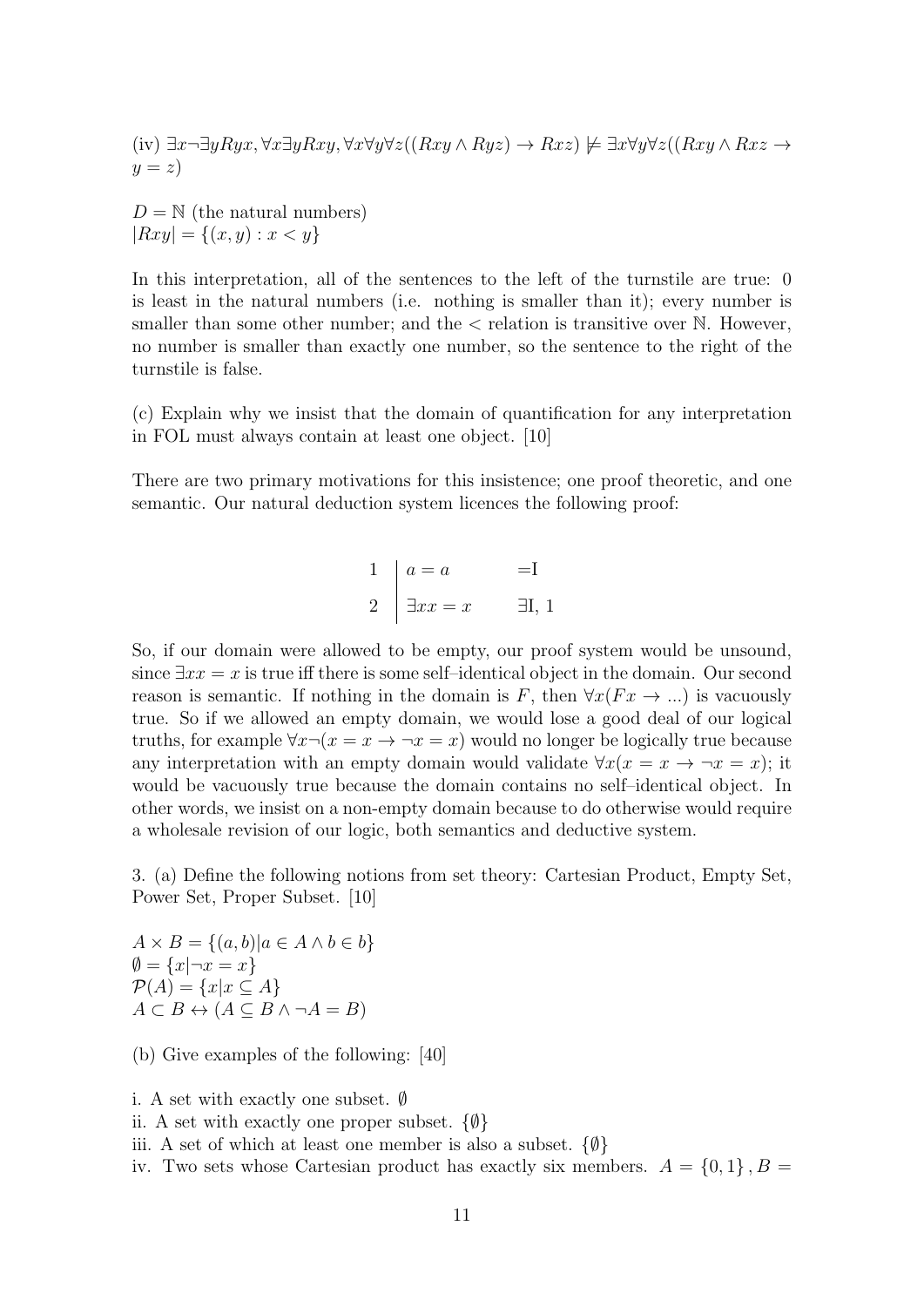${2, 3, 4}$ 

v. A set whose power set has the set containing the empty set as a member.  $\{\emptyset\}$ vi. A set whose intersection with its own power set is non-empty.  $\{\emptyset\}$ 

vii. A finite, non-empty set whose members include all members of its own members. {∅}

viii. A set whose members are all sets.  $\{\emptyset\}$ 

(c) Define the following notions from the theory of relations: Ancestral, Converse, Equivalence relation, equivalence class. [20]

$$
R^*xy = \{(x, y) | \exists z_1...\exists z_n (Rxz_1 \land Rz_1z_2 \land \dots \land Rz_ny\}
$$
  

$$
R'xy = \{(x, y) | Ryx\}
$$

A relation is an equivalence relation over a given domain if and only if it is relfexive, symmetric and transitive over the domain, i.e.  $\forall xRxx, \forall x \forall y(Rxy \rightarrow Ryx)$ , and  $\forall x \forall y \forall z ((Rxy \land Ryz) \rightarrow Rxz).$ 

An equivalence class is a member of a partition of a set given by an equivalence relation. If  $a \in X$  and R is an equivalence relation, then  $[a] = \{x \in X | Rax\}$ . Hence, for any  $a, b \in X$  [a] = [b] or [a]  $\cap$  [b] =  $\emptyset$ .

(d) Each of the following statements is false. In each case give a counterexample, being careful to specify a domain for each answer. [30]

In all cases, let  $D = N$ .

i. Every relation is its own ancestral. Let R be the predecessor relation (i.e.  $Rxy$ ) if and only if  $x + 1 = y$ . The ancestral  $R^*$  is the relation <.

ii. Every relation is its own converse. Let R be the relation x divides y. This relation includes every pair  $(n,0)$  for all  $\neg n=0$ , but R' includes no such pair, since 0 doesn't divide any number at all.

iii. Every reflexive and symmetric relation is transitive. Let  $R = \{(x, y)|x = y \lor x = y + 1 \lor x + 1 = y\}.$  This is reflexive since every number is self-identical, and symmetric, since if  $x = y + 1$  then  $y + 1 = x$  and vice–versa. But it isn't transitive, since R01 and R12 and  $\neg R02$ .

iv. Every symmetric and transitive relation is reflexive. Let  $R$  be the empty relation.

v. Every reflexive and transitive relation is symmetric. Let R be  $\leq$ .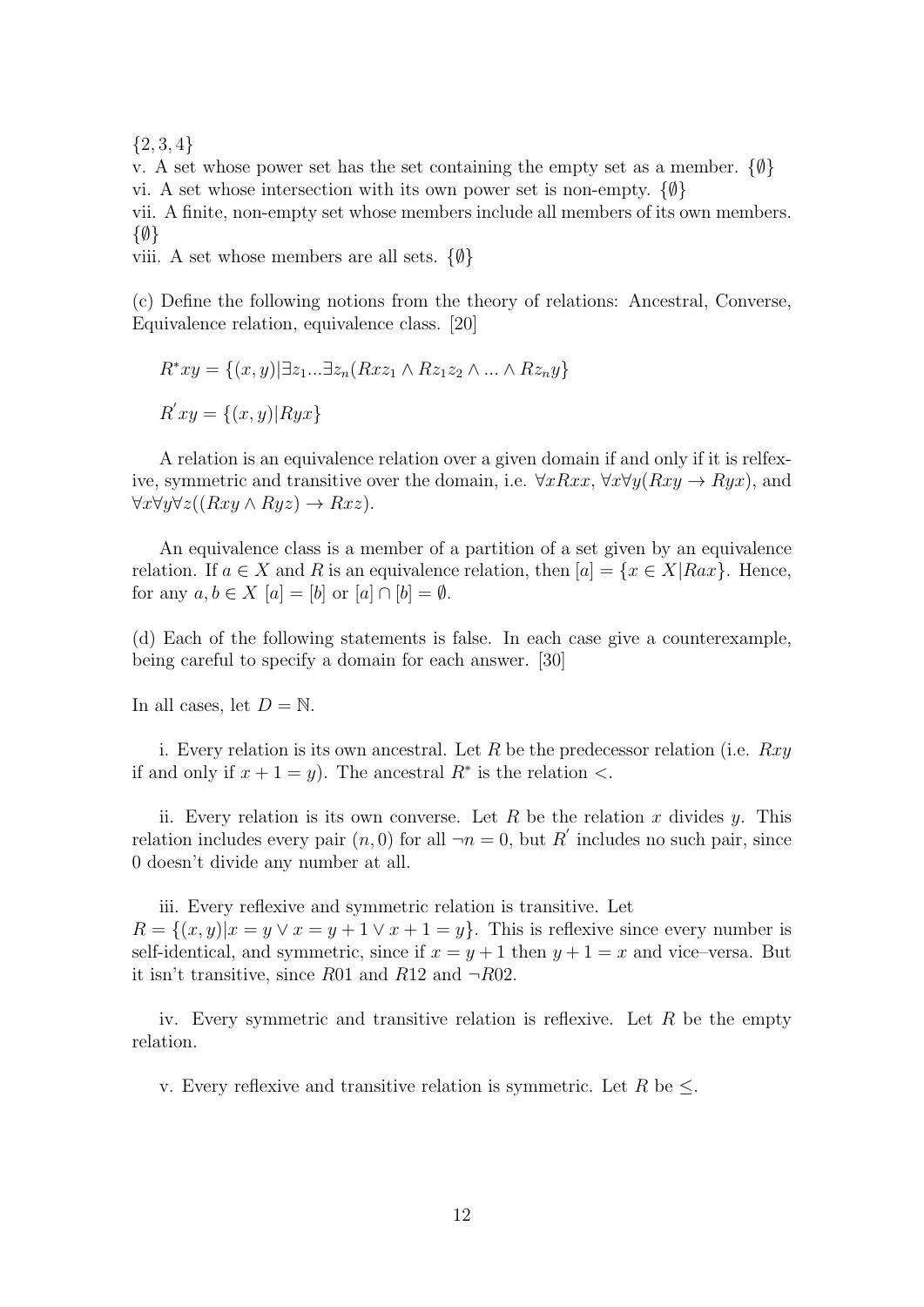4. (a) Write down the axioms of the probability calculus. Define Conditional probability. State any form of Bayes's Theorem. [15]

Probability Axioms:

 $Pr(V) = 1$ , where V is our sample space (set of possible outcomes).  $Pr(X) \geq 0$  where  $X \in \mathcal{P}(V)$ if  $X \cap Y = \emptyset$  then  $Pr(X \cup Y) = Pr(X) + Pr(Y)$ 

$$
Pr(A|B) = \frac{Pr(A \cap B)}{Pr(B)}
$$

Bayes's Theorem:  $Pr(H|E) = \frac{(Pr(E|H)Pr(H))}{((Pr E|H)Pr(H)) + (Pr(E|\neg H)Pr(\neg H))}$ 

(b) Condition C occurs in 0.01% of the population. Suppose that a test C is developed: It is positive on  $95\%$  of occasions when C is absent and on  $1\%$  of occasions when C is absent. You take the test and it is positive. What is the probability that you have C? [25]

Letting 'C' stand for 'You have C' and 'P' for 'You test positive for C', Bayes's theorem tells us that:

$$
Pr(C|P) = \frac{Pr(P|C)Pr(C)}{(Pr(P|C)Pr(C)) + (Pr(P|\neg C)Pr(\neg C))}
$$
  
So, 
$$
Pr(C|P) = \frac{(0.95 \times 0.0001)}{(0.95 \times 0.0001) + (0.01 \times 0.9999)}
$$
  
i.e., 
$$
Pr(C|P) = \frac{0.000095}{0.000095 + 0.009999}
$$
  
Hence, 
$$
Pr(C|P) = \frac{0.000095}{0.010094}
$$
  
Giving us 
$$
Pr(C|P) \approx 0.0094
$$

(c) I draw two cards from a standard pack without replacement. Calculate the following probabilities [60]:

Let ' $H_n$ ' be 'the  $n^{th}$  drawn card is a heart', ' $Q_n^H$ ' be 'the  $n^{th}$  card drawn is the Queen of Hearts' and ' $A_n$ ' be 'the  $n^{th}$  card drawn is an ace'.

i. The probability that the second is a heart given that the first is.

We have it that  $Pr(H_2|H_1) = \frac{Pr(H_2 \cap H_1)}{Pr(H_1)}$ . We also know that  $Pr(H_1) = \frac{1}{4}$ , given that the pack is standard. There are 13 hearts in the pack, and we are drawing without replacement, so  $Pr(H_2 \cap H_1) = \frac{13 \times 12}{52 \times 51} = \frac{156}{2652}$ . Dividing by  $\frac{1}{4}$  for the answer gives us  $Pr(H_2|H_1) = \frac{624}{2652} \approx 0.24.$